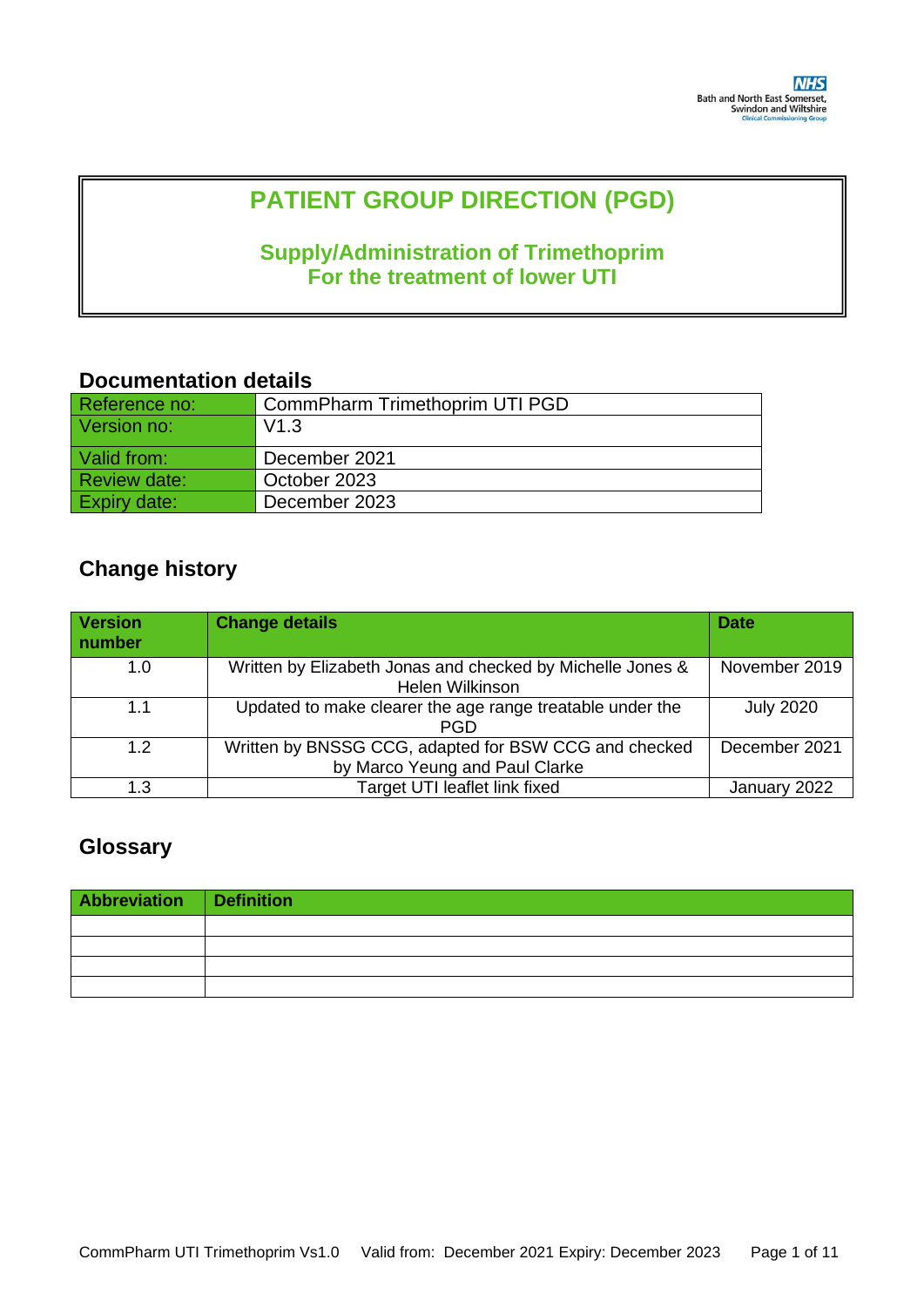### **1. PGD template development**

| Developed by:                                                                | <b>Name</b>                                                                              | <b>Signature</b> | <b>Date</b> |
|------------------------------------------------------------------------------|------------------------------------------------------------------------------------------|------------------|-------------|
| <b>Pharmacist</b>                                                            | Elizabeth Jonas, Senior<br><b>Medicines Optimisation</b><br>maa<br>Pharmacist, BNSSG CCG |                  | 20.02.2020  |
| <b>Doctor</b>                                                                | Dr Shaba Nabi, GP<br>Prescribing lead, BNSSG<br><b>CCG</b>                               |                  | 13.02.2020  |
| <b>Registered</b><br><b>Professional</b><br>representing users<br>of the PGD | Helen Wilkinson, Principal<br><b>Medicines Optimisation</b><br>Pharmacist, BNSSG CCG     |                  | 12.02.2020  |

# **PGD Working Group Membership**

| <b>Name</b>            | <b>Designation</b>                                     |
|------------------------|--------------------------------------------------------|
| <b>Helen Wilkinson</b> | Principal Medicines Optimisation Pharmacist, BNSSG CCG |
| Elizabeth Jonas        | Senior Medicines Optimisation Pharmacist, BNSSG CCG    |
| Michelle Jones         | Senior Medicines Optimisation Pharmacist, BNSSG CCG    |
| <b>Judith Poulton</b>  | <b>Pharmacist, Avon Local Pharmaceutical Committee</b> |
| Dr Shaba Nabi          | GP Prescribing Lead, BNSSG CCG                         |
| <b>Richard Brown</b>   | Pharmacist, Avon Local Pharmaceutical Committee        |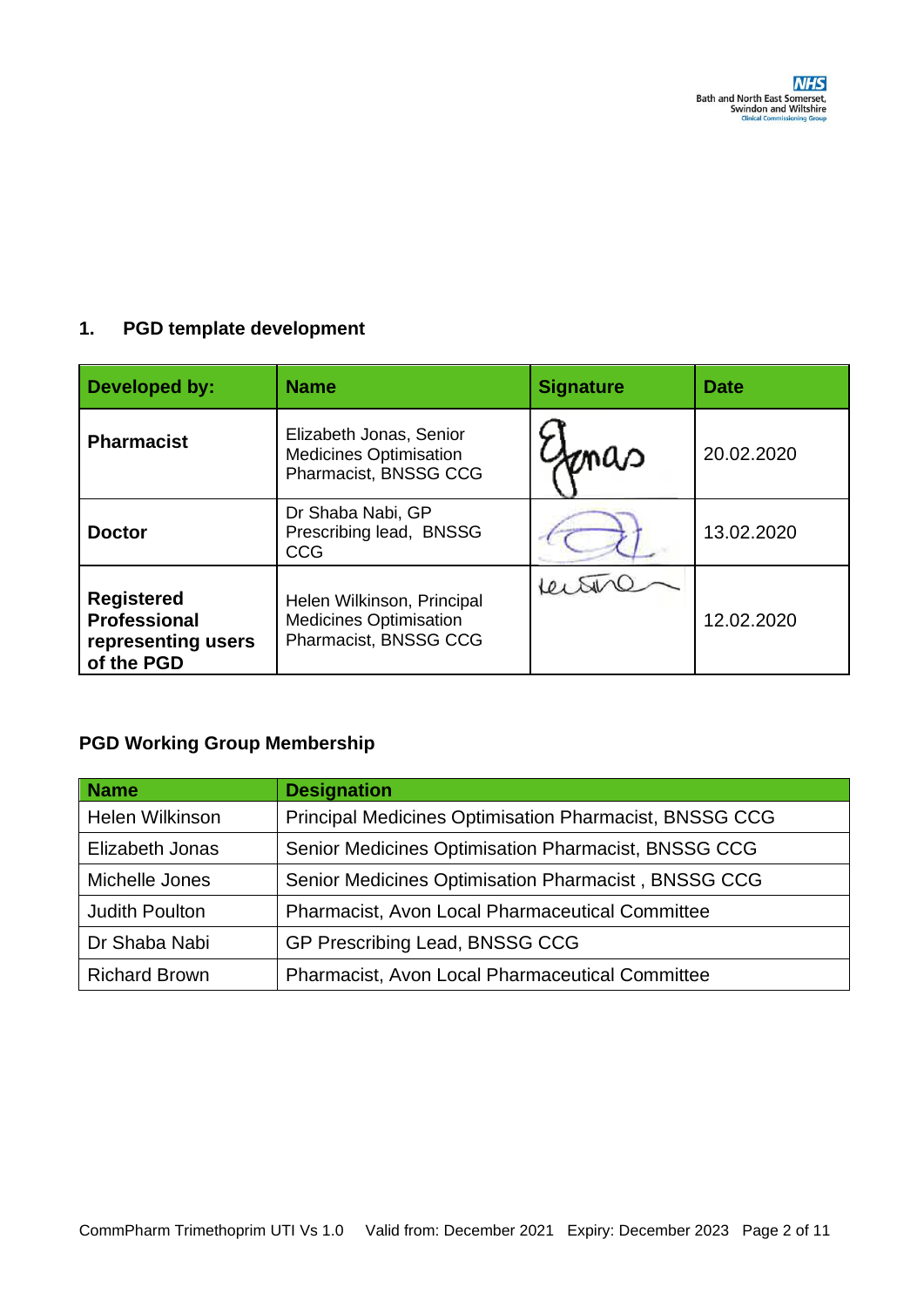*2.* **Organisational authorisations** *(may require amendment depending on how the service using the PGD is being commissioned/the organisation who is responsible for authorising the PGD – not all fields may be applicable)* 

The PGD is not legally valid until it has had the relevant organisational authorisation.

It is the responsibility of the organisation that has legal authority to authorise the PGD, to ensure that all legal and governance requirements are met. The authorising body accepts governance responsibility for the appropriate use of the PGD.

**Bath and North East Somerset, Swindon and Wiltshire CCG** authorises this PGD for use by the services or providers listed below:

#### **Authorised for use by the following organisation and/or services**

Community pharmacies contracted to provide the BSW CCG Community Pharmacy PGD Service for Minor Ailments

**Limitations to authorisation**

None

| <b>Senior Doctor</b>            |                 |            |             |
|---------------------------------|-----------------|------------|-------------|
| Role                            | <b>Name</b>     | Sign       | <b>Date</b> |
| <b>Medical Director BSW CCG</b> | Dr Ruth Grabham | Can Graman | 08.12.21    |

| <b>Senior Pharmacist</b>                                       |                    |             |             |
|----------------------------------------------------------------|--------------------|-------------|-------------|
| Role                                                           | <b>Name</b>        | <b>Sign</b> | <b>Date</b> |
| <b>Associate Director (Medicines</b><br>Optimisation), BSW CCG | <b>Paul Clarke</b> | Charl.      | 02.12.21    |

| Organisational approval (legal requirement)   |             |                   |             |
|-----------------------------------------------|-------------|-------------------|-------------|
| <b>Role</b>                                   | <b>Name</b> | <b>Sign</b>       | <b>Date</b> |
| Director (Medicines<br>Optimisation), BSW CCG | Nadine Fox  | <b>STATISTICS</b> | 02.12.21    |

Local enquiries regarding the use of this PGD may be directed to [bswccg.prescribing@nhs.net](mailto:bswccg.prescribing@nhs.net)

CommPharm Trimethoprim UTI Vs 1.0 Valid from: December 2021 Expiry: December 2023 Page 3 of 11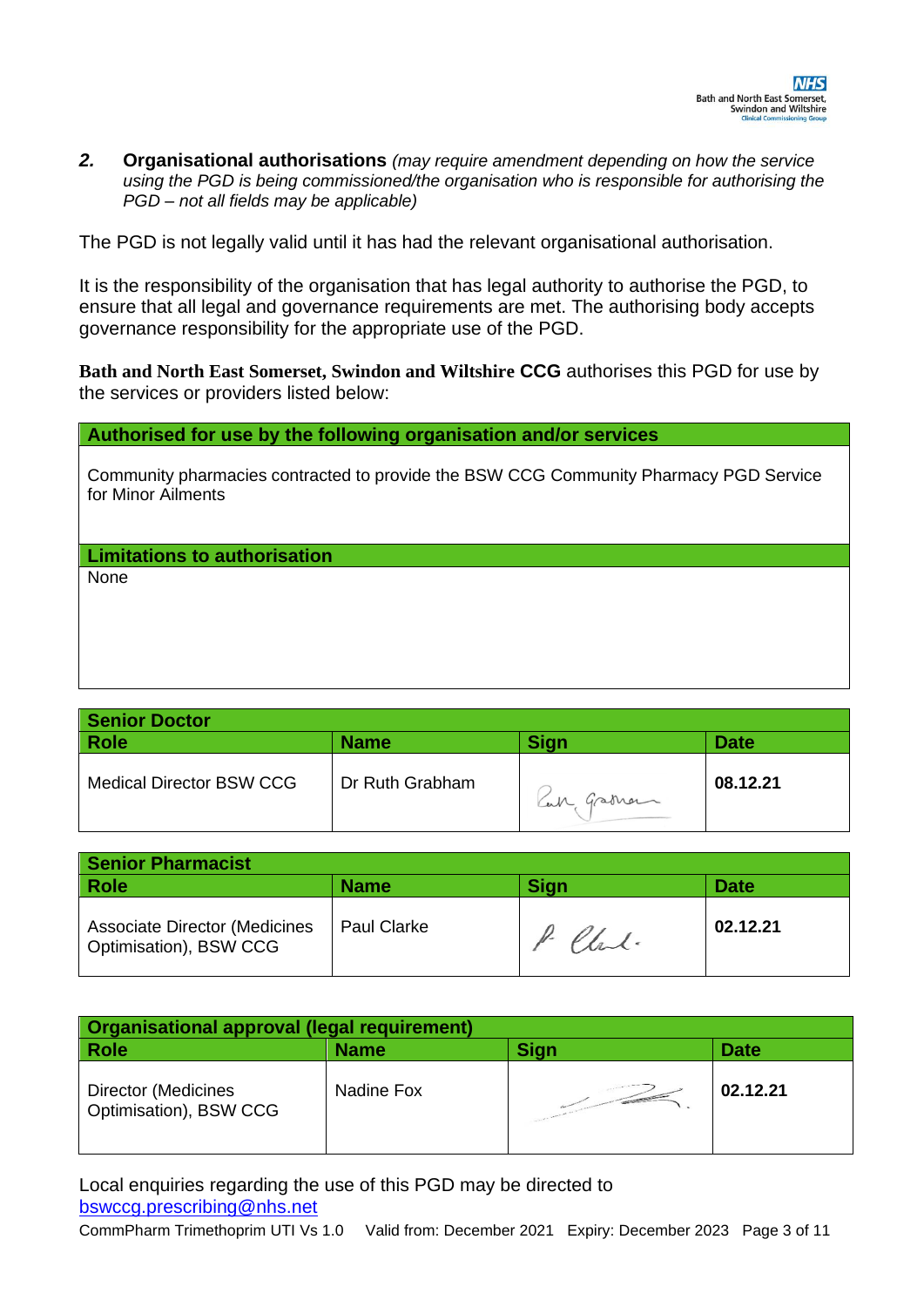Section 7 provides a registered health professional authorisation sheet. Individual professionals must be authorised by name to work to this PGD. Alternative authorisation sheets/templates may be used where appropriate in accordance with local policy.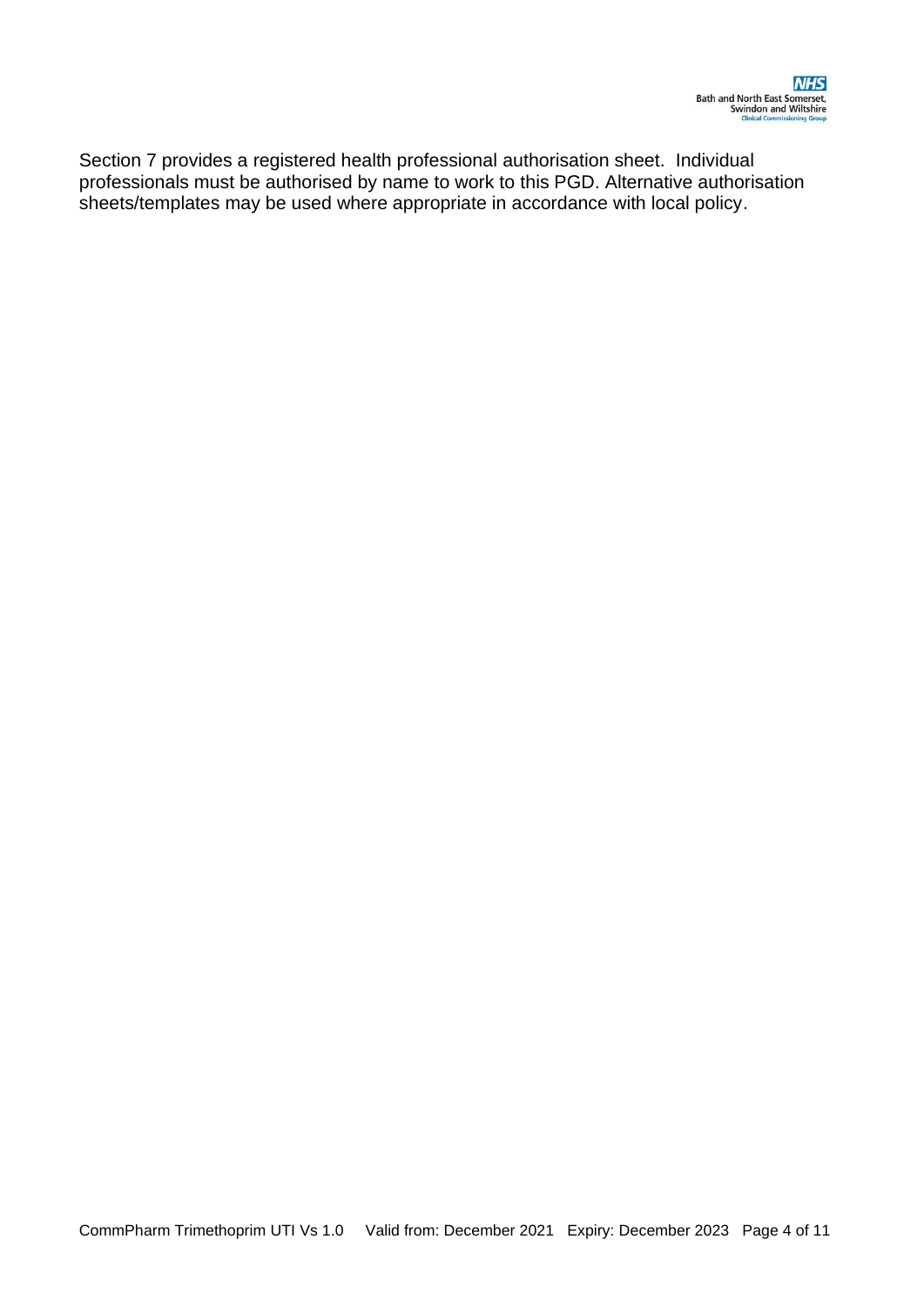### **3. Characteristics of staff**

| professional registration                 | (GPhC)                                                                                                                                                                                                                                                                                                                                                                                                                                                                                                                                                                                                                                                                                                                                                                                                                                                                                                                                                                                                                                                                                            |
|-------------------------------------------|---------------------------------------------------------------------------------------------------------------------------------------------------------------------------------------------------------------------------------------------------------------------------------------------------------------------------------------------------------------------------------------------------------------------------------------------------------------------------------------------------------------------------------------------------------------------------------------------------------------------------------------------------------------------------------------------------------------------------------------------------------------------------------------------------------------------------------------------------------------------------------------------------------------------------------------------------------------------------------------------------------------------------------------------------------------------------------------------------|
| <b>Initial training</b>                   | must be authorised by name as an approved practitioner under<br>the current terms of this Patient Group Direction before working<br>to it<br>Has undertaken appropriate training and declared themselves<br>$\bullet$<br>assessed competent to carry out clinical assessment of patient<br>leading to diagnosis that requires treatment according to the<br>indications listed in this PGD<br>must have undertaken appropriate training for working under<br>PGDs for supply/administration of medicines<br>must be competent in the use of PGDs (see NICE Competency<br>framework for health professionals using patient group<br>directions)<br>must have access to the Patient Group Direction and<br>associated online resource<br>should fulfil any additional requirements defined by local policy<br>The registered healthcare professional authorised to operate<br>under this PGD must have undertaken appropriate training and<br>successfully completed the declaration of competence to<br>undertake clinical assessment of patient leading to diagnosis of<br>the conditions listed. |
| <b>Competency assessment</b>              | Complete the self-declaration for this PGD on PharmOutcomes<br>Staff operating under this PGD are encouraged to review their<br>competency using the NICE Competency Framework for health<br>professionals using patient group directions<br>Individuals operating under this PGD are personally responsible<br>for ensuring they remain up to date with the use of all medicines<br>included in the PGD - if any training needs are identified these<br>should be discussed with the senior individual responsible for<br>authorising individuals to act under the PGD and further<br>training provided as required.                                                                                                                                                                                                                                                                                                                                                                                                                                                                             |
| <b>Ongoing training and</b><br>competency | Practitioners must ensure they are up to date with relevant issues<br>and clinical skills relating to this PGD and should be aware of any<br>change to the recommendations for the medicines listed. It is the<br>responsibility of the individual to keep up-to-date with Continued<br>Professional Development (CPD).<br>The decision to supply any medication rests with the individual registered health<br>professional who must abide by the PGD and any associated organisation policies.                                                                                                                                                                                                                                                                                                                                                                                                                                                                                                                                                                                                  |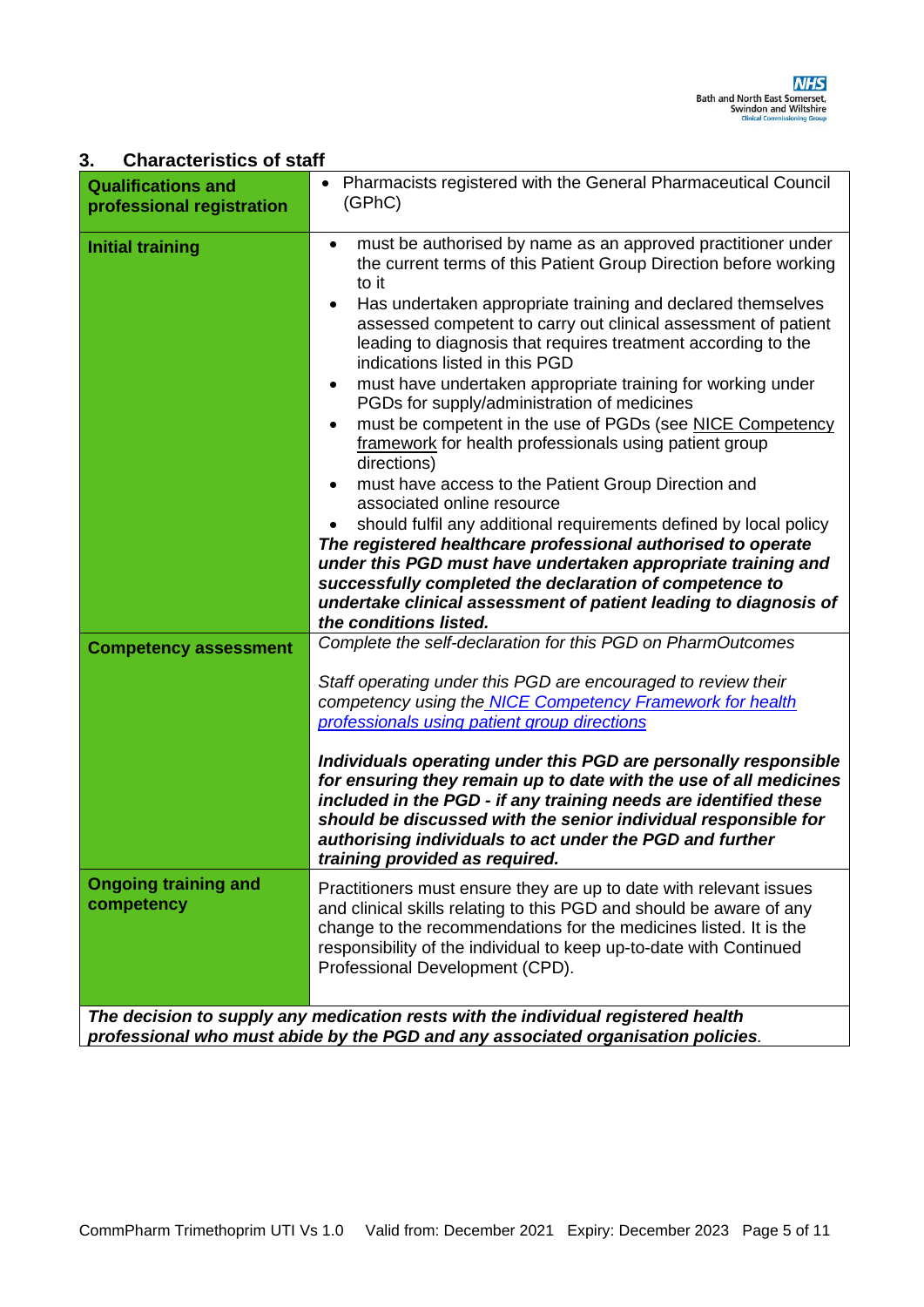| <b>Clinical condition or</b><br>situation to which this<br><b>PGD applies</b> | Treatment of acute uncomplicated urinary tract infections, in<br>non-pregnant females aged between 16 and 64 years old                                                                                                                                                                                                                                                                                                                                                                                                                                                                                                                                                                                                                                                                                                                                                                                                                                                                                                                                                                                                                                                                                                                                                                                                                                                                                                                                                                                                                                                                                                                                                                                                                                                                                                                                                                                                            |
|-------------------------------------------------------------------------------|-----------------------------------------------------------------------------------------------------------------------------------------------------------------------------------------------------------------------------------------------------------------------------------------------------------------------------------------------------------------------------------------------------------------------------------------------------------------------------------------------------------------------------------------------------------------------------------------------------------------------------------------------------------------------------------------------------------------------------------------------------------------------------------------------------------------------------------------------------------------------------------------------------------------------------------------------------------------------------------------------------------------------------------------------------------------------------------------------------------------------------------------------------------------------------------------------------------------------------------------------------------------------------------------------------------------------------------------------------------------------------------------------------------------------------------------------------------------------------------------------------------------------------------------------------------------------------------------------------------------------------------------------------------------------------------------------------------------------------------------------------------------------------------------------------------------------------------------------------------------------------------------------------------------------------------|
| <b>Criteria for inclusion</b>                                                 | Female with an uncomplicated urinary tract infection<br>٠<br>Aged between 16 and 64 years (inclusive)<br>٠<br>Valid informed consent<br>Two or three of the three key diagnosis signs / symptoms<br>٠<br>Dysuria<br>New nocturia<br>Urine cloudy to the naked eye<br><b>First line treatment</b>                                                                                                                                                                                                                                                                                                                                                                                                                                                                                                                                                                                                                                                                                                                                                                                                                                                                                                                                                                                                                                                                                                                                                                                                                                                                                                                                                                                                                                                                                                                                                                                                                                  |
| <b>Criteria for exclusion</b>                                                 | No valid informed consent<br>$\bullet$<br>Age under 16 years<br>$\bullet$<br>Patients 65 years old or over<br>٠<br>Male patients<br>$\bullet$<br><b>Red flags</b><br>$\bullet$<br>Signs of sepsis<br>$\bullet$<br>Patient with symptoms of pyelonephritis (signs include kidney<br>$\bullet$<br>pain/ tenderness in the back under the ribs, new/different<br>myalgia, flu like illness, shaking chills (rigors) or temperature<br>37.9oC or above, nausea/vomiting)<br>Visible haematuria (blood in urine)<br>$\bullet$<br>Pregnancy<br>٠<br>Breast-feeding<br>٠<br>Patients who are immuno-compromised<br>$\bullet$<br>Patient with vaginal and/ or urethral causes of urinary symptoms:<br>$\bullet$<br>Vaginal discharge (80% do not have a UTI),<br>$\bullet$<br><b>Urethritis</b><br>$\bullet$<br>Sexually transmitted infections<br>٠<br>Genitourinary syndrome of menopause<br>$\bullet$<br>Thrush<br>Patients with known renal impairment<br>Have any urological abnormalities (for example renal calculus,<br>$\bullet$<br>vesicoureteric reflux, reflux nephropathy, neurogenic bladder,<br>urinary obstruction or recent instrumentation) or who have had<br>surgery involving the lower urinary tract, urinary catheter<br>Presenting with a recent UTI treated with antibiotics in the last<br>$\bullet$<br>two weeks<br>Women with drug induced cystitis (allopurinol, danazol,<br>٠<br>cyclophosphamide, tiaprofenic acid and possibly other NSAIDs)<br>Acute porphyria<br>$\bullet$<br>Patients with only one of the key diagnosis signs/symptoms<br>$\bullet$<br>(dysuria, new nocturia, urine cloudy to the naked eye) – refer to<br>GP practice or out of hours for a urine dipstick to be performed<br>to aid diagnosis<br>Patients with none of the key diagnosis signs/symptoms<br>$\bullet$<br>(dysuria, new nocturia, urine cloudy to the naked eye). Review if<br>there are any other urinary symptoms: |

## **4. Clinical condition or situation to which this PGD applies**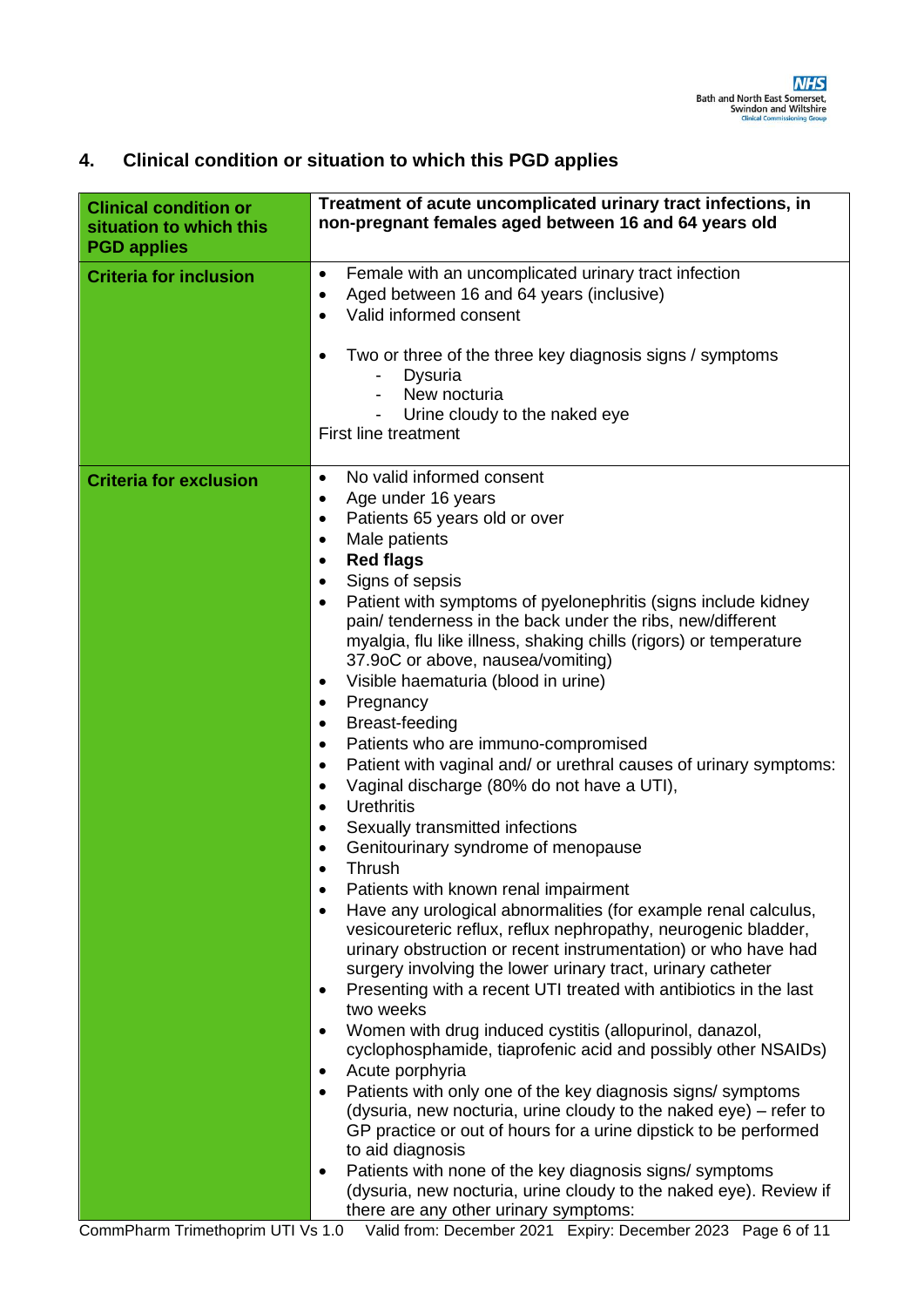|                                                                     | Urgency<br>$\bullet$<br>Frequency<br>$\bullet$<br>Visible haematuria<br>$\bullet$<br>Suprapubic tenderness<br>If there are refer to GP practice or out of hours for a urine<br>dipstick to be performed to aid diagnosis. If not reassure UTI<br>unlikely.<br>Have risk factors for increased resistance (see Nitrofurantoin<br>$\bullet$<br>PGD):<br>Care home resident<br>٠<br>Recurrent UTI (2 episodes in last 6 months or 3 episodes in last<br>٠<br>12 months)<br>Hospitalisation >7 days in last 6 months<br>$\bullet$<br>Unresolving urinary symptoms<br>$\bullet$<br>Recent travel to a country with increased antimicrobial resistance<br>$\bullet$<br>(outside Northern Europe and Australasia),<br>previous known UTI resistant to trimethoprim, cephalosporin or<br>$\bullet$<br>quinolones<br>Hypersensitivity to trimethoprim or co-trimoxazole (Septrin <sup>®</sup> ) or<br>$\bullet$<br>any of the excipients contained within the tablet.<br>Patients with rare hereditary problems of galactose intolerance,<br>$\bullet$<br>the Lapp lactase deficiency or glucose-galactose malabsorption<br>should not take this medicine.<br>Blood dyscrasias and clotting problems including patients with<br>$\bullet$<br>megaloblastic anaemia e.g. vitamin $B_{12}$ or folate Deficiency or<br>other blood dyscrasias.<br><b>Patients taking Methotrexate</b><br>٠<br>Patients taking prophylactic trimethoprim<br>$\bullet$ |
|---------------------------------------------------------------------|------------------------------------------------------------------------------------------------------------------------------------------------------------------------------------------------------------------------------------------------------------------------------------------------------------------------------------------------------------------------------------------------------------------------------------------------------------------------------------------------------------------------------------------------------------------------------------------------------------------------------------------------------------------------------------------------------------------------------------------------------------------------------------------------------------------------------------------------------------------------------------------------------------------------------------------------------------------------------------------------------------------------------------------------------------------------------------------------------------------------------------------------------------------------------------------------------------------------------------------------------------------------------------------------------------------------------------------------------------------------------------------------------------------------------------------|
| <b>Cautions including any</b><br>relevant action to be<br>taken     | For women under 65 years with mild symptoms who have normal<br>$\bullet$<br>immunity, normal renal function, and a normal renal tract,<br>treatment can be delayed if she wishes to see if symptoms will<br>resolve without treatment<br>Diabetic patients - UTI could be a symptom of poor control and<br>so current medication should be discussed/reviewed.<br>Patients with a predisposition to folate deficiency (such as those<br>$\bullet$<br>receiving concomitant folate antagonists or anticonvulsants) as<br>treatment with trimethoprim may induce folate deficiency (note<br>diagnosed folate deficiency is an exclusion)<br>If there are any concerns that a young person is being abused or<br>٠<br>exploited, the UTI can still be treated, and the appropriate<br>Safeguarding SOP followed.                                                                                                                                                                                                                                                                                                                                                                                                                                                                                                                                                                                                                            |
| Action to be taken if the<br>patient is excluded                    | Record reasons for exclusion and any action(s) taken in patient<br>٠<br>notes<br>Document advice given and the decision reached<br>$\bullet$<br>Advise patient on alternative treatment.<br>$\bullet$<br>Refer to a prescriber if appropriate<br>٠                                                                                                                                                                                                                                                                                                                                                                                                                                                                                                                                                                                                                                                                                                                                                                                                                                                                                                                                                                                                                                                                                                                                                                                       |
| Action to be taken if the<br>patient or carer declines<br>treatment | Record reasons for decline and any action(s) taken in patient<br>$\bullet$<br>notes<br>Advise patient on alternative treatment.<br>٠<br>Document advice given and the decision reached<br>$\bullet$                                                                                                                                                                                                                                                                                                                                                                                                                                                                                                                                                                                                                                                                                                                                                                                                                                                                                                                                                                                                                                                                                                                                                                                                                                      |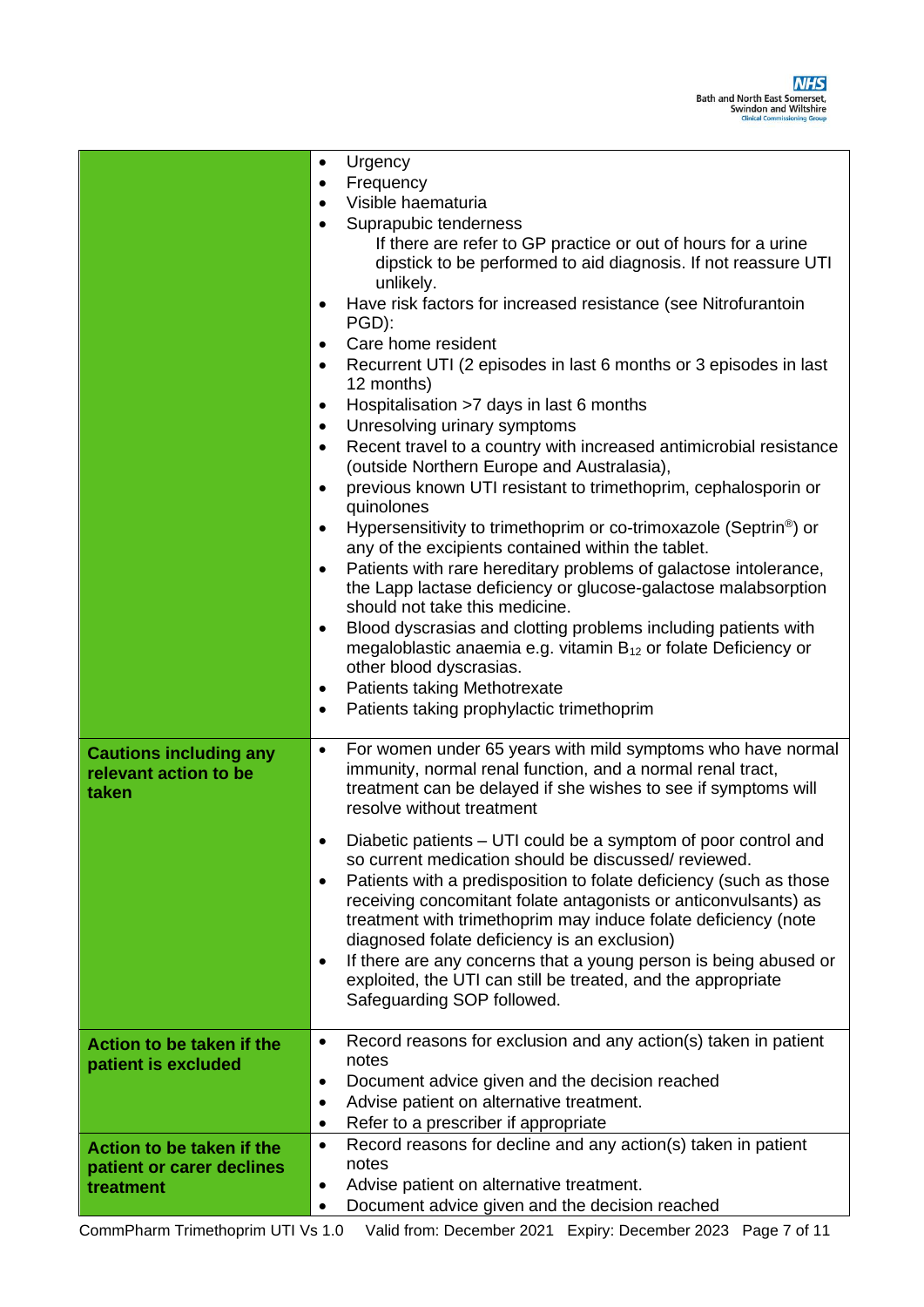|                                                        | $\bullet$ Refer to a GP if appropriate                                                        |
|--------------------------------------------------------|-----------------------------------------------------------------------------------------------|
| <b>Arrangements for referral</b><br>for medical advice | Clinical information should be sent to the patient's GP in<br>accordance with local protocols |

# **5. Description of treatment**

| Name, strength &<br>formulation of drug                           | TRIMETHOPRIM 200mg tablets                                                                                                                                                                                                                                                                                                                                                                                                                                                                                                                                                                                                                                                                                                                                                                                                                                                                                                                                                                                                                                                                                                                                                                              |  |  |
|-------------------------------------------------------------------|---------------------------------------------------------------------------------------------------------------------------------------------------------------------------------------------------------------------------------------------------------------------------------------------------------------------------------------------------------------------------------------------------------------------------------------------------------------------------------------------------------------------------------------------------------------------------------------------------------------------------------------------------------------------------------------------------------------------------------------------------------------------------------------------------------------------------------------------------------------------------------------------------------------------------------------------------------------------------------------------------------------------------------------------------------------------------------------------------------------------------------------------------------------------------------------------------------|--|--|
| <b>Legal category</b>                                             | Prescription-only medicine (POM)                                                                                                                                                                                                                                                                                                                                                                                                                                                                                                                                                                                                                                                                                                                                                                                                                                                                                                                                                                                                                                                                                                                                                                        |  |  |
| Route / method of<br>administration                               | <b>ORAL</b>                                                                                                                                                                                                                                                                                                                                                                                                                                                                                                                                                                                                                                                                                                                                                                                                                                                                                                                                                                                                                                                                                                                                                                                             |  |  |
| Dose and frequency of<br>administration                           | 200mg twice a day                                                                                                                                                                                                                                                                                                                                                                                                                                                                                                                                                                                                                                                                                                                                                                                                                                                                                                                                                                                                                                                                                                                                                                                       |  |  |
| <b>Duration of treatment</b>                                      | <b>THREE days</b>                                                                                                                                                                                                                                                                                                                                                                                                                                                                                                                                                                                                                                                                                                                                                                                                                                                                                                                                                                                                                                                                                                                                                                                       |  |  |
| <b>Quantity to be supplied</b>                                    | 6 x Trimethoprim tablets                                                                                                                                                                                                                                                                                                                                                                                                                                                                                                                                                                                                                                                                                                                                                                                                                                                                                                                                                                                                                                                                                                                                                                                |  |  |
| <b>Storage</b>                                                    | Stock must be stored in conditions in line with SPC, which is<br>available from the electronic Medicines Compendium website:<br>www.medicines.org.uk<br>Do not store above 25°C.                                                                                                                                                                                                                                                                                                                                                                                                                                                                                                                                                                                                                                                                                                                                                                                                                                                                                                                                                                                                                        |  |  |
| <b>Drug interactions</b>                                          | Trimethoprim increases the concentration of phenytoin and<br>$\bullet$<br>fosphenytion<br>There is an increased risk of side effects from pyrimethamine<br>$\bullet$<br>Trimethoprim may potentiate the anticoagulant effects of warfarin.<br>$\bullet$<br>Close monitoring is recommended.<br>Increased exposure when given with Dapsone<br>$\bullet$<br>Increased concentration of digoxin<br>$\bullet$<br>Trimethoprim is predicted to increase the exposure to pramiexole<br>$\bullet$<br>and dose adjustment may be needed.<br>Trimethoprim slightly increases the exposure to lamivudine<br>$\bullet$<br>Trimethoprim is predicted to increase the risk of side-effects when<br>$\bullet$<br>given with methotrexate and this combination should be avoided.<br>Trimethoprim slightly increases the exposure to repaglinide -<br>$\bullet$<br>avoid or monitor blood glucose<br>Rifampicin decreases the exposure to trimethoprim<br>$\bullet$<br>Trimethoprim is predicted to decrease the efficacy of sapropterin<br>$\bullet$<br>A detailed list of drug interactions is available in the SPC, which<br>is available from the electronic Medicines Compendium<br>website: www.medicines.org.uk |  |  |
| <b>Identification &amp;</b><br>management of adverse<br>reactions | Trimethoprim is generally well tolerated. Nausea, vomiting and<br>$\bullet$<br>skin rashes have been reported in rare instances. These effects<br>are usually generally mild and quickly reversible on withdrawal of<br>the drug.<br>Pruritus and urticaria have been reported occasionally<br>$\bullet$<br>Hyperkalaemia<br>$\bullet$<br>Isolated cases of myalgia have occurred<br>$\bullet$<br>Trimethoprim may affect haematopoiesis<br>Leucopenia, megaloblastic anaemia, thrombocytopenia,                                                                                                                                                                                                                                                                                                                                                                                                                                                                                                                                                                                                                                                                                                        |  |  |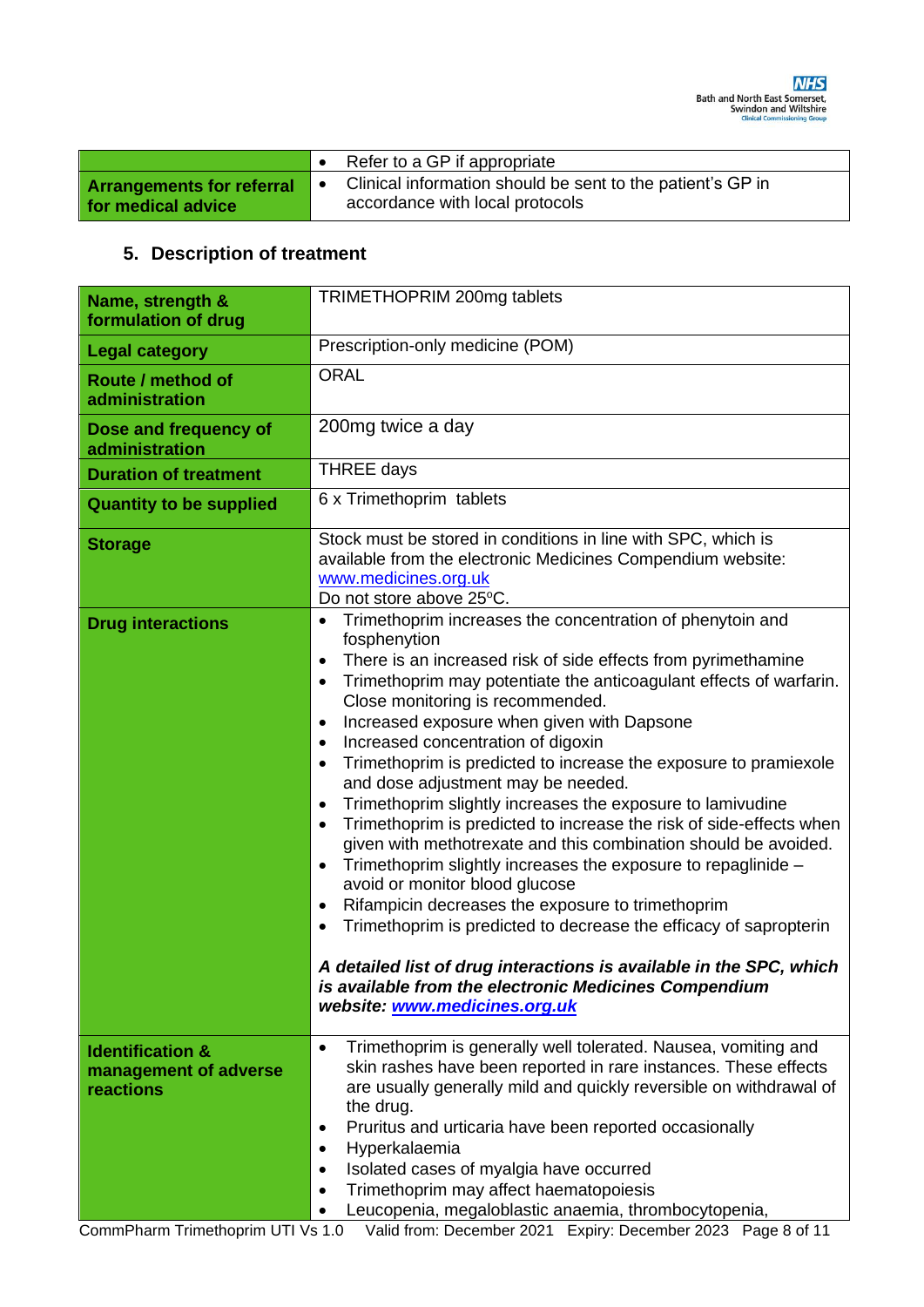|                                                                          | agranulocyctosis, hyperkalaemia.<br>Gastro - intestinal disturbances including nausea and vomiting<br>$\bullet$<br>Skin rashes, pruritus, depression of haematopiesis<br>$\bullet$<br>Rarely erythema multiforme; toxic epidermal necrolysis;<br>$\bullet$<br>photosensitivity and other allergic reactions including<br>angioedema and anaphylaxis; aseptic meningitis and uveitis<br>reported                                                                                                                                                                                                                                                                                                                                                                                                                                                                                                                                                                                                                                                                                                                |  |  |  |
|--------------------------------------------------------------------------|----------------------------------------------------------------------------------------------------------------------------------------------------------------------------------------------------------------------------------------------------------------------------------------------------------------------------------------------------------------------------------------------------------------------------------------------------------------------------------------------------------------------------------------------------------------------------------------------------------------------------------------------------------------------------------------------------------------------------------------------------------------------------------------------------------------------------------------------------------------------------------------------------------------------------------------------------------------------------------------------------------------------------------------------------------------------------------------------------------------|--|--|--|
|                                                                          | Use the Yellow Card System to report unexpected adverse drug<br>reactions directly to the CSM. Guidance on the use of the Yellow<br>Card System and Yellow Cards are available in the current BNF or<br>via www.yellowcard.gov.uk                                                                                                                                                                                                                                                                                                                                                                                                                                                                                                                                                                                                                                                                                                                                                                                                                                                                              |  |  |  |
|                                                                          | A detailed list of adverse reactions is available in the SPC,<br>which is available from the electronic Medicines Compendium<br>website: www.medicines.org.uk                                                                                                                                                                                                                                                                                                                                                                                                                                                                                                                                                                                                                                                                                                                                                                                                                                                                                                                                                  |  |  |  |
| <b>Management of and</b><br>reporting procedure for<br>adverse reactions | Healthcare professionals and patients/carers are encouraged to<br>report suspected adverse reactions to the Medicines and<br>Healthcare products Regulatory Agency (MHRA) using the Yellow<br>Card reporting scheme on: <i>https://yellowcard.mhra.gov.uk</i><br>Record all adverse drug reactions (ADRs) in the patient's medical<br>record.<br>Report via organisation incident policy.<br>If anaphylaxis management may be required include this<br>$\bullet$<br>information here (e.g. adrenaline to be held/resuscitation team<br>details)                                                                                                                                                                                                                                                                                                                                                                                                                                                                                                                                                                |  |  |  |
| <b>Written information to be</b><br>given to patient or carer            | Give marketing authorisation holder's patient information leaflet<br>$\bullet$<br>(PIL) provided with the product.<br>Provide copy of TARGET UTI leaflet<br>$\bullet$<br>https://elearning.rcgp.org.uk/mod/book/view.php?id=12647<br>&chapterid=441                                                                                                                                                                                                                                                                                                                                                                                                                                                                                                                                                                                                                                                                                                                                                                                                                                                            |  |  |  |
| <b>Patient advice / follow up</b><br>treatment                           | Take the antibiotics at regular intervals and complete the course<br>$\bullet$<br>supplied<br>Advise patient to refer to their GP practice or contact NHS if:<br>٠<br>- they have shivering, chills and muscle pain<br>- feel confused or are very drowsy<br>- have not passed urine all day<br>- are vomiting<br>- see blood in their urine<br>- their temperature is above $38^{\circ}$ c or less than $36^{\circ}$ C<br>- have kidney pain in their back just under the ribs<br>- symptoms get worse<br>- symptoms are not starting to improve within 48 hours of taking<br>antibiotics.<br>Discuss side effects and advise to come back if side effects<br>$\bullet$<br>occur<br>Advise on self-care including drinking enough fluids to stop you<br>$\bullet$<br>feeling thirsty – aiming for 6 to 8 glasses per day and 'over the<br>counter' analgesia.<br>If the patient has recurrent UTIs (three or more episodes of acute<br>UTI in the last 12 months or two episodes within six months)<br>discuss with them options to prevent UTIs – see the target UTI<br>leaflet and recurrent UTI guidelines |  |  |  |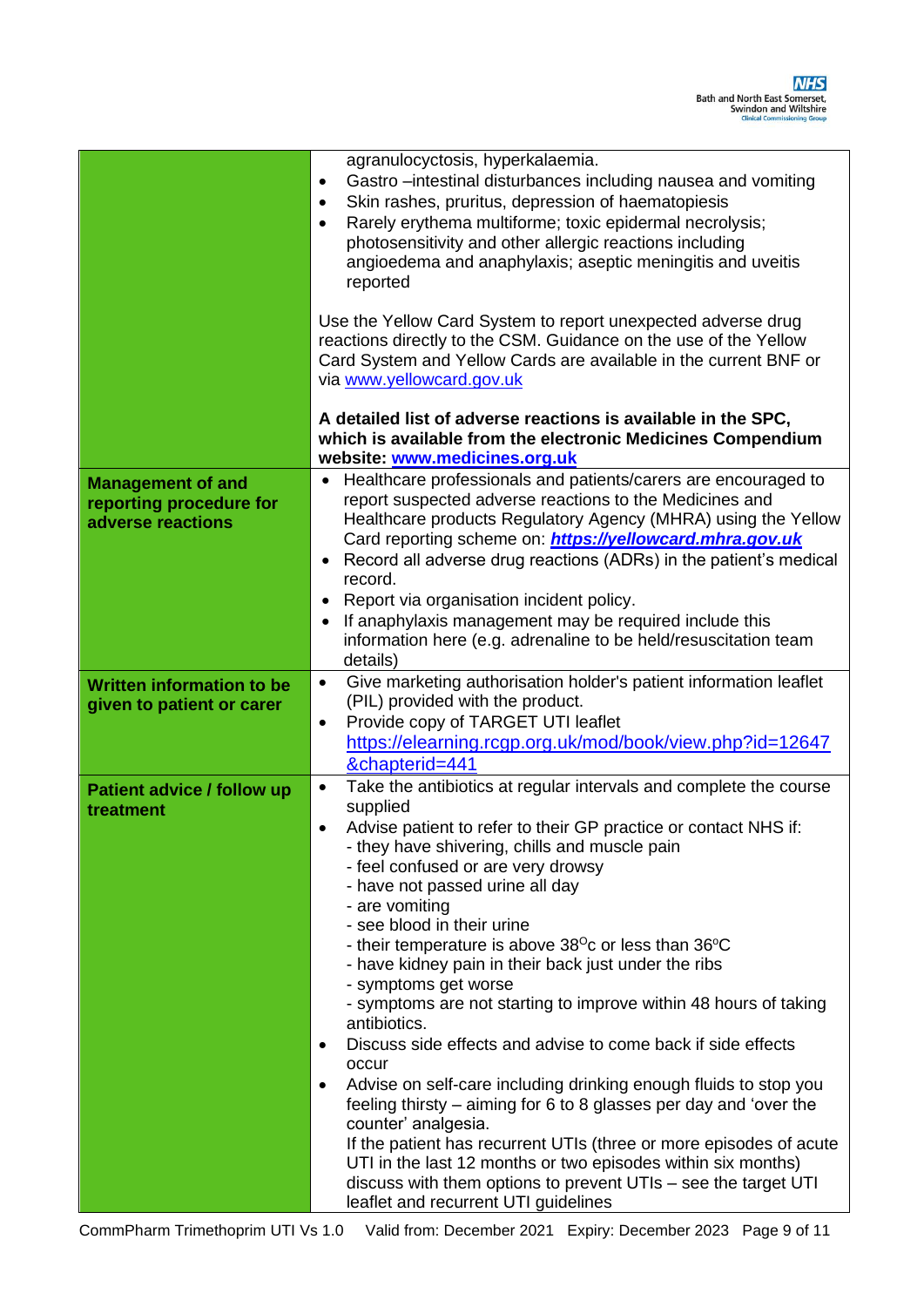|                | https://prescribing.bswccg.nhs.uk/wpdm-package/wiltshire-swindon-                                                                                                                                                                                                                                                                                                                                                                                                                                                                                                                                                                                                                                                                                                                                                                                                                                                                                                                                                                                                                                                                                                                            |
|----------------|----------------------------------------------------------------------------------------------------------------------------------------------------------------------------------------------------------------------------------------------------------------------------------------------------------------------------------------------------------------------------------------------------------------------------------------------------------------------------------------------------------------------------------------------------------------------------------------------------------------------------------------------------------------------------------------------------------------------------------------------------------------------------------------------------------------------------------------------------------------------------------------------------------------------------------------------------------------------------------------------------------------------------------------------------------------------------------------------------------------------------------------------------------------------------------------------|
| <b>Records</b> | banes-primary-care-antibiotic-guidance-jan-2019-nice-update<br>Record:<br>that valid informed consent was given<br>$\bullet$<br>name/signature of individual, address, date of birth and GP with<br>$\bullet$<br>whom the individual is registered (if relevant)<br>History, examination, investigations, diagnosis<br>$\bullet$<br>Drug history including any allergies<br>$\bullet$<br>name of registered health professional<br>$\bullet$<br>name and brand of medication supplied/administered<br>$\bullet$<br>date and time of supply/administration<br>$\bullet$<br>dose, form and route of supply/administration<br>$\bullet$<br>quantity supplied/administered<br>$\bullet$<br>batch number and expiry date (if applicable)<br>$\bullet$<br>advice given, including advice given if excluded or declines<br>$\bullet$<br>treatment<br>details of any adverse drug reactions and actions taken<br>$\bullet$<br>supplied via Patient Group Direction (PGD)<br>$\bullet$<br>Referral arrangements (including self-care)<br>$\bullet$<br>Add patient name and date of supply to the pack before issuing.<br>$\bullet$<br>Liquid dose forms must include the expiry date of reconstituted |
|                | suspension.<br>Records should be signed and dated (or a password controlled<br>e-records).<br>All records should be clear, legible and contemporaneous.<br>A record of all individuals receiving treatment under this PGD<br>should also be kept for audit purposes in accordance with local<br>policy.                                                                                                                                                                                                                                                                                                                                                                                                                                                                                                                                                                                                                                                                                                                                                                                                                                                                                      |

# **6. Key references**

| <b>Key references</b> |           | Summary of Product Characteristics for Trimethoprim (available at<br>www.emc.medicines.org.uk        |
|-----------------------|-----------|------------------------------------------------------------------------------------------------------|
|                       | $\bullet$ | British National Formulary (available online at                                                      |
|                       |           | www.medicinescomplete.com)                                                                           |
|                       | $\bullet$ | BSW Antimicrobial Prescribing Guidelines available                                                   |
|                       |           | https://prescribing.bswccg.nhs.uk/wpdm-package/wiltshire-swindon-                                    |
|                       |           | banes-primary-care-antibiotic-guidance-jan-2019-nice-update                                          |
|                       | $\bullet$ | NICE Clinical Knowledge Summaries (available at                                                      |
|                       |           | https://cks.nice.org.uk/urinary-tract-infection-lower-women)                                         |
|                       | $\bullet$ | Public Health England Urinary trat infection: diagnostic tool for primary                            |
|                       |           | care (available at https://www.gov.uk/government/publications/urinary-<br>tract-infection-diagnosis) |
|                       |           |                                                                                                      |